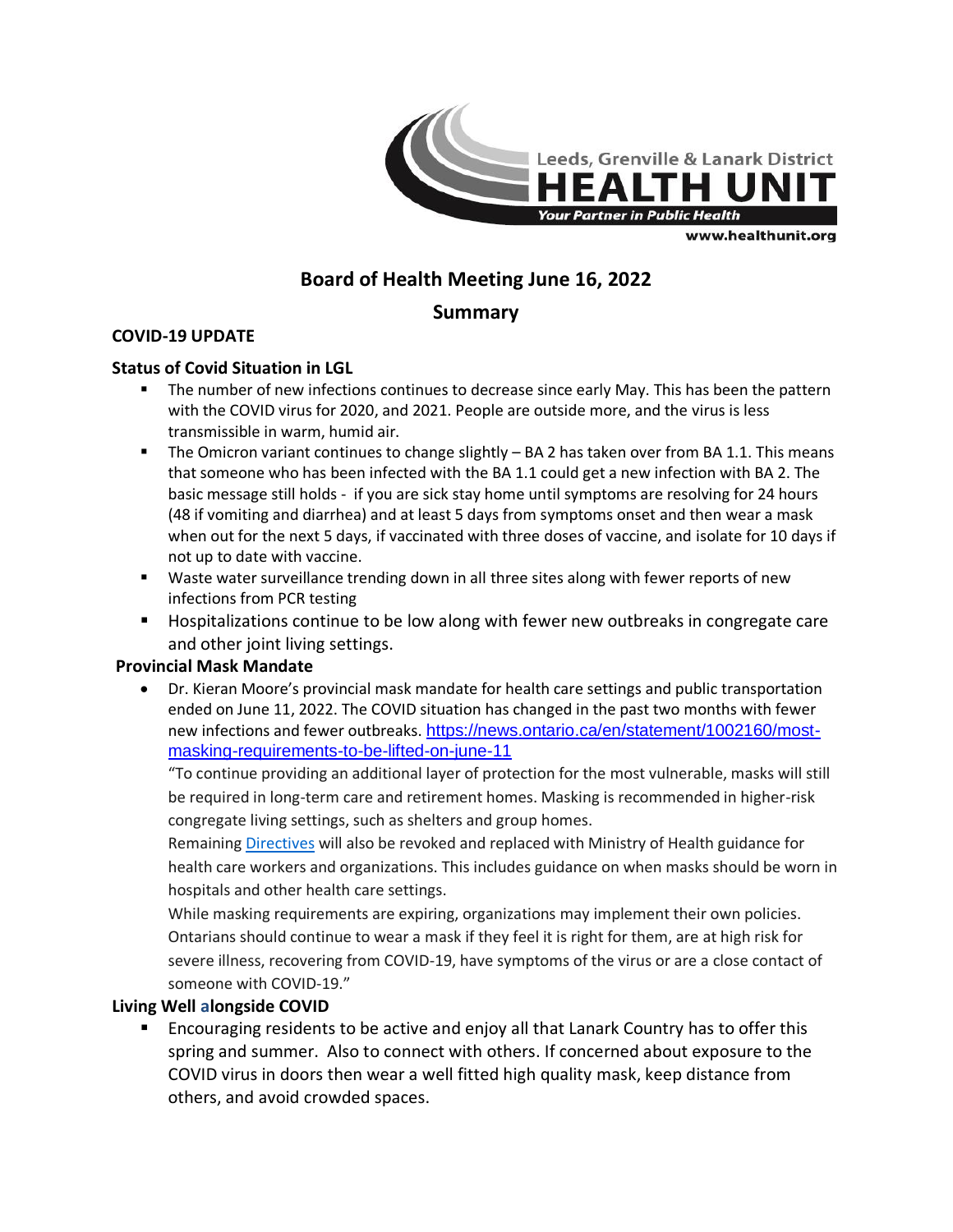### **COVID Vaccination**

- A basic COVID vaccine series for age 12 plus is now considered to be a primary series with two doses 8 weeks apart, and then a booster dose at least 3 months after the second dose (6 months after the second dose for 12 to 17 years old). This gives good protection against symptoms and very good protection against serious disease needing hospitalization or resulting in death.
- For the people who are Immune compromised, the primary series is 3 doses then a  $4^{\text{th}}$  booster dose 3 months later.
- Adults 60 and older can now receive a fourth dose of the vaccine 3 to 5 months after the last dose to give added protection against serious disease.
- **There are many appointments available at vaccine clinics at the regular sites (Brockville,** Almonte, Kemptville and Smiths Falls) and at municipalities around the region.. A list of [upcoming clinics is available on our website.](https://healthunit.org/health-information/covid-19/protection/vaccine-clinics/) Walk ins are available at all clinics. Many pharmacies are still proving COVID vaccine
- Novavax, a different type of vaccine than Pfizer and Moderna has been available at special health unit clinics, and in two weeks will be available at our regular vaccine clinics.
- The new Moderna COVID vaccine for children 6 months to age 6 is currently being reviewed by Health Canada, and if approved, may be approved by the end of the summer,
- We are planning for a fall vaccine program potentially with a COVID Vaccine that has protection from both the current strain and also Omicron.
- It is also important to get the influenza vaccine next fall as we have a many lab reports of influenza in April and May. As provincial precautions are lifted and there is more opportunity for people to be exposed to the influenza virus and other respiratory viruses also.

#### **MONKEYPOX**

- The monkeypox virus, which is mainly present in central Africa, is now appearing in several other countries, including Canada and in Ontario. It has generally been mild and self-limiting.
- At this point it is good to know what it is, the symptoms, what to do about it, and how to reduce the risk. The Health Unit Website now has information for the public <https://healthunit.org/health-information/infectious-diseases/fact-sheets/> and health care providers[. https://healthunit.org/for-professionals/health-care-dental/communicable-disease](https://healthunit.org/for-professionals/health-care-dental/communicable-disease-resources/monkeypox/)[resources/monkeypox/](https://healthunit.org/for-professionals/health-care-dental/communicable-disease-resources/monkeypox/)
- Only people with very close contact with a person with monkeypox virus (skin to skin with active lesions, close face to face exposure to coughing or sneezing, or handling soiled bandages/linens) are at risk of infection.
- The public health role is to provide information to the public, and health care providers, and coordinate case and contact management including use of the vaccine that can be given to close contacts to prevent infection or reduce it severity.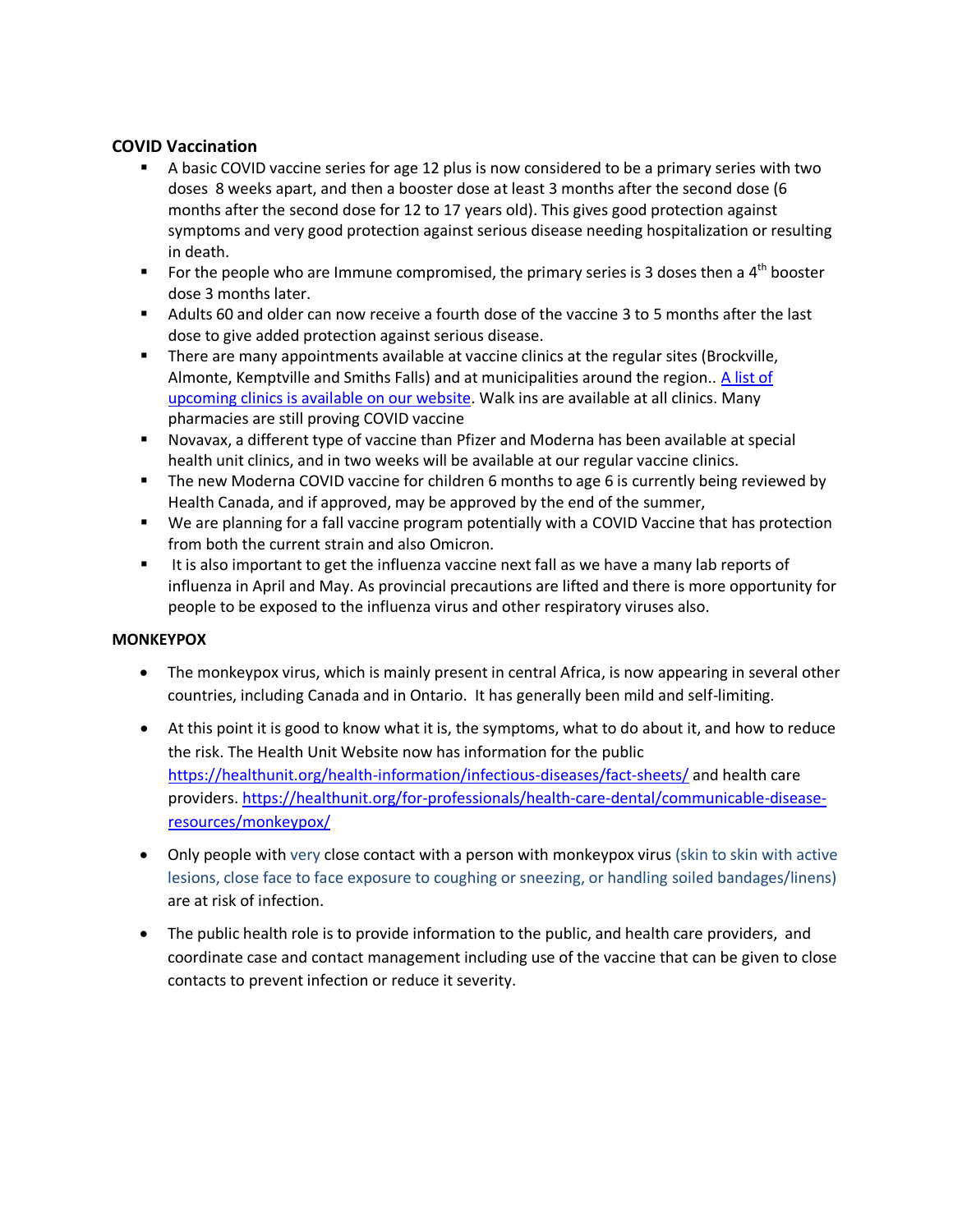### JACK BUTT

We were saddened last week to hear of the passing of Jack Butt, a former Board Member and Board Chair of our Health Unit. Jack worked tirelessly to improve the lives of residents within the community, and with our Health Unit. Jack was active on the Association of Public Health Agencies, the umbrella association for health units across the Province, and from 2010 to 2013 was a member of the Provincial Public Health Funding Review Working Group. Following Jack's time with our Health Unit, he went on to serve a number of years on the Board of the South East Local Health Integration Network. Our heartfelt condolences to his wife and family on their loss.

#### DR. PAULA STEWART'S RETIREMENT

From Board Chair Doug Malanka: Dr. Stewart was appointed as the, Leeds, Grenville and Lanark District Health Unit's (LGLDHU's) Medical Officer of Health and Chief Executive Officer on May 25, 2010 and so will have served this Health Unit for slightly over 12 years at the time of retirement. On behalf of Board members and I'm sure the residents of Leeds and Grenville and Lanark region, I recognize and thank you for all that you have done and wish you a great retirement and continued health in the future.

Dr. Stewart thanked Chair Malanka for his kind comments. She thanked the Board, community, staff and management, and all of our partners for making her job so enjoyable and exciting for the last 12 years.

#### **AUDIT**

Katie Mahon from KPNG advised that the public health audit was a great success. As a new auditor they completed incremental one time work and foundations for internal control processes, policies and procedures along with how the components flow together. Her assessment is that all processes were in good order.

#### **ONTARIO WORKS DENTAL PROGRAM**

The Health Unit acts as the administrator for the dental program for Ontario Works clients on behalf of the Counties of Leeds and Grenville and Lanark County. The Ministry of Children and Community Services (MCCS) sets the dental fee guide for Ontario Works and it is much lower than the Ontario Dental Association (ODA) fee guide. Even though there is a discrepancy between the two fee guides there had been a large number of dental providers agreeing to provide care for Ontario Works clients. Now however the average discrepancy is about 37 cents on the dollar and the gap has increased. Fewer dentists are now participating in the program such that it is greatly limiting access to dental services. The Board agreed to write a letter to the Minister of Children, Community and Social Services to request a thorough assessment be done of the current Ontario Works Dental Fee Guide to better align it with the ODA Fee Guide to reduce barriers in access to treatment.